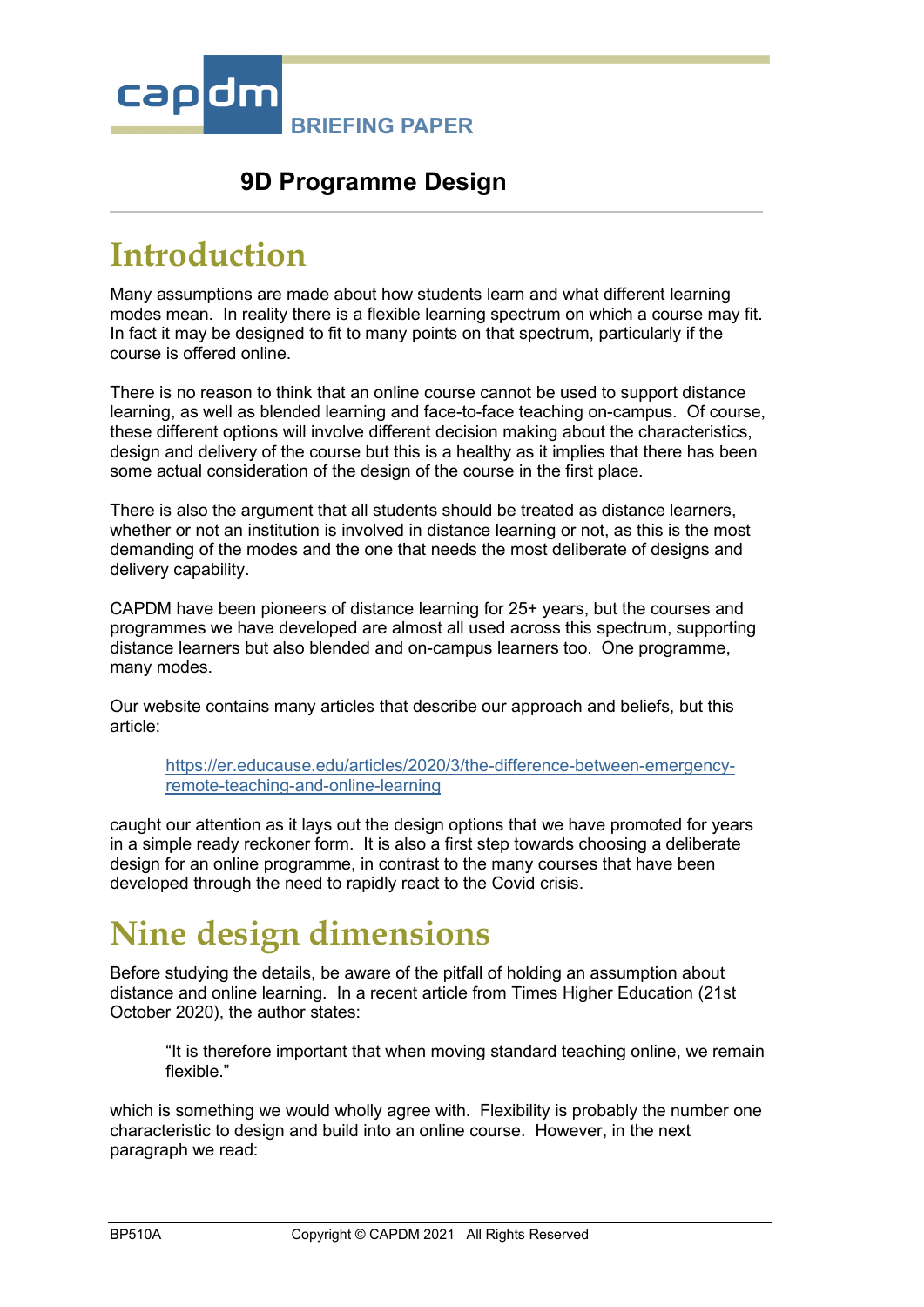

"This flexibility is not usually present in DL courses, which are designed to exist (and remain) exclusively online. Their weekly structures are built around an online platform, often consisting of elements such as an introduction to the week ahead, a list of activities …"

If this is the case, then flexibility has never been a design feature of the author's courses, but certainly not something lacking in the courses we have designed and built over the years. In short, flexibility is probably the number one characteristic to design and build into an online course.

In the following table, the left hand column contains the nine dimensions to consider in your online course design. The other columns are our comments on the application to three different scenarios – undergraduate, post graduate and CPD.

| <b>Design Option</b>                                                                                             | <b>Undergraduate BL</b>                                                                                                                                                                                                                                                                                                                                                                                                                          | <b>Postgraduate Masters</b><br>DL.                                                                                                                                                                                    | <b>Employed CPD</b><br>(not uni)                                                                                                          |
|------------------------------------------------------------------------------------------------------------------|--------------------------------------------------------------------------------------------------------------------------------------------------------------------------------------------------------------------------------------------------------------------------------------------------------------------------------------------------------------------------------------------------------------------------------------------------|-----------------------------------------------------------------------------------------------------------------------------------------------------------------------------------------------------------------------|-------------------------------------------------------------------------------------------------------------------------------------------|
| 1. Modality:<br>Fully online<br>Blended (over<br>50% online)<br>Blended $(25-50\%$<br>online)<br>Web-enabled F2F | Undergraduates tend to<br>be younger and have<br>little experience of<br>tertiary education.<br>They will be more<br>appreciative of a<br>blended approach, in<br>general, or potentially<br>an online approach that<br>has good instruction.<br>There is a strong<br>argument for treating all<br>learners as fully online<br>(distance) learners, as<br>this is the most<br>demanding design<br>option but capable of<br>supporting all modes. | Masters students can cope<br>better with fully online OR<br>blended (over 50% online)<br>as they will have previous<br>experience of tertiary<br>education and/or<br>experience of self-learning<br>in the workplace. | CPD learning is<br>probably best<br>done fully online<br>as learners will<br>either be in work<br>or looking for<br>work.                 |
| 2. Pacing:<br>Self-paced (open<br>entry, open exit)<br>Class-paced<br>Class-paced with<br>some self-paced        | Undergraduates will<br>benefit more from being<br>part of a cohort, all<br>marching to the same<br>drumbeat. This is more<br>community-oriented<br>and offers a higher level<br>of support.                                                                                                                                                                                                                                                      | Many masters programme<br>students are in work (e.g.<br>medical masters, MBA) so<br>self-paced is a realistic<br>option, though there is no<br>reason not to offer an<br>element of class-paced<br>too.               | CPD is probably<br>best offered self-<br>paced, with open<br>entry, as most<br>students will be<br>learning in a just-<br>in-time manner. |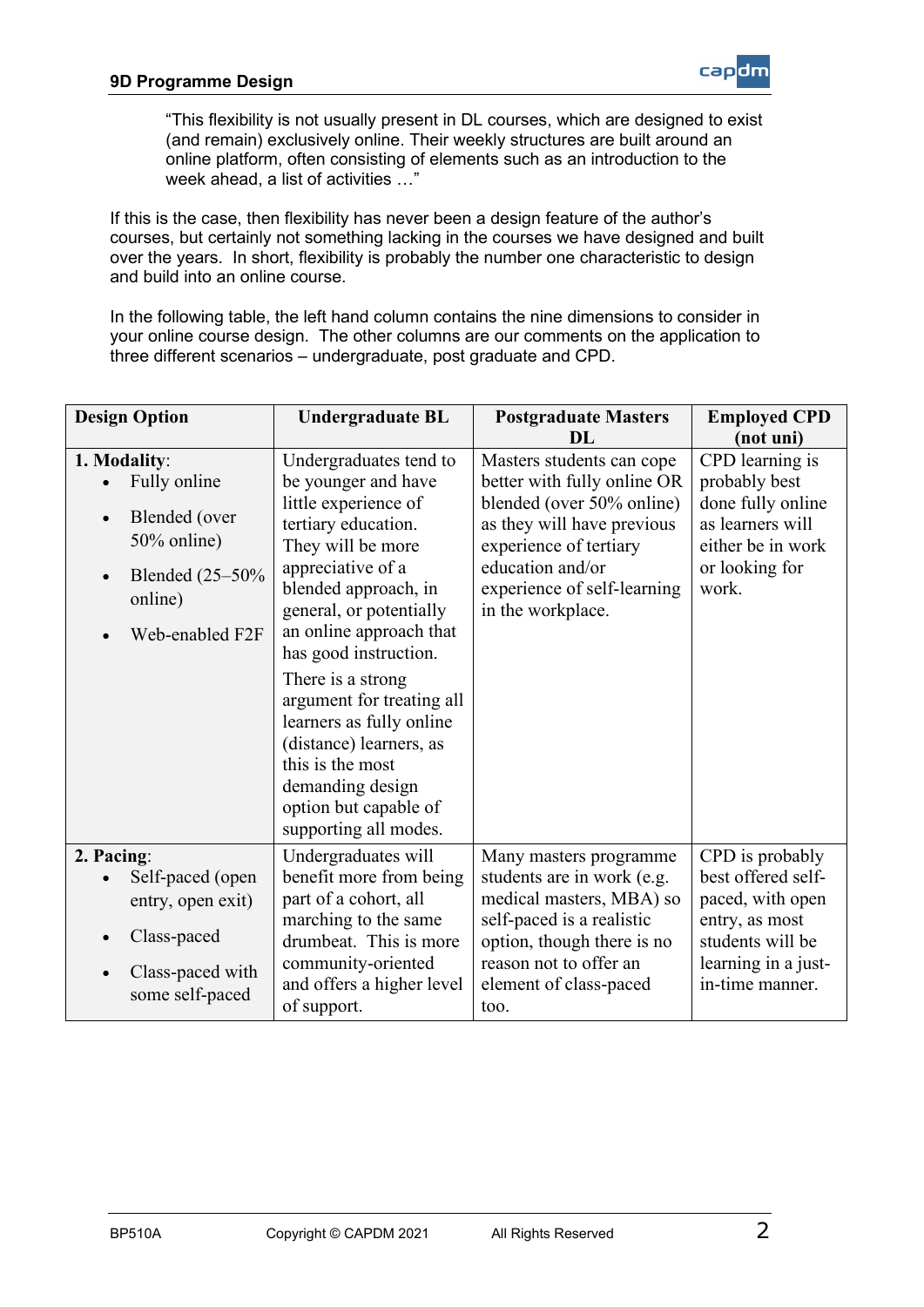

| 3. Student-Instructor<br>Ratio:<br>$<$ 35 to 1<br>36-99 to 1<br>100-999 to 1<br>$> 1,000$ to 1           | Many undergraduate<br>programmes are large<br>so there is no reason to<br>aim low. As undergrads<br>may need a high-ish<br>levels of support then<br>the 100-999 ratio may<br>be best. Beyond that<br>will scare many<br>universities, but the key<br>is the quality of the<br>course, its design and<br>its delivery. Poor<br>quality will demand<br>high levels of support.                                                 | Bigger sizes worry many<br>universities so keeping<br>tutor/student ratio down to<br>'large class' size is more<br>manageable. However,<br>with good quality designs<br>there is no reason to aim<br>low. There are good<br>examples of very high<br>ratios (e.g. London,<br>Heriot-Watt) being very<br>viable.                                                                                                                                   | If fully online,<br>with open access<br>and self-paced<br>then there is no<br>reason to put a<br>limit on numbers.<br>Of course there<br>will be demands<br>elsewhere, but<br>these can be<br>managed.                                                                                                                          |
|----------------------------------------------------------------------------------------------------------|-------------------------------------------------------------------------------------------------------------------------------------------------------------------------------------------------------------------------------------------------------------------------------------------------------------------------------------------------------------------------------------------------------------------------------|---------------------------------------------------------------------------------------------------------------------------------------------------------------------------------------------------------------------------------------------------------------------------------------------------------------------------------------------------------------------------------------------------------------------------------------------------|---------------------------------------------------------------------------------------------------------------------------------------------------------------------------------------------------------------------------------------------------------------------------------------------------------------------------------|
| 4. Pedagogy:<br>Expository<br>Practice<br>Exploratory<br>Collaborative                                   | There is no reason, by<br>exploiting the<br>capabilities of<br>technologies in<br>learning, not to aim to<br>cover all aspects of<br>these pedagogies.<br>Practice is one of more<br>difficult as this may be<br>beyond the capabilities<br>of technology and<br>delivery (e.g. lab work),<br>but that is why an<br>element of blended is<br>advisable for<br>undergrads. Zoom $+$<br>Forums                                  | Masters should at least be<br>Expository and<br>Exploratory in nature.<br>Collaborative can be<br>considered but many<br>postgrad learners are<br>happy to be individual<br>learners, dipping into<br>collaboration if and when<br>desired.                                                                                                                                                                                                       | CPD probably<br>demands a blend<br>of Expository and<br>Practice in an<br>effective<br>pedagogy, simply<br>because learners<br>with want to learn<br>of new skills and<br>be able to apply<br>them.                                                                                                                             |
| 5. Instructor Role<br><b>Online:</b><br>Active instruction<br>online<br>Small presence<br>online<br>None | The easy step to make<br>is to try to take active<br>instruction online, but<br>this is not scalable nor<br>does it take advantage<br>of what online can<br>offer. Undergrads will<br>need some instruction,<br>but this might perhaps<br>play a flipped<br>classroom-type role to<br>be most useful. Some<br>concepts may be best<br>done through active<br>instruction, but this<br>should only be used<br>where necessary. | Masters students should<br>only need a small<br>instructor presence online,<br>and potentially even none.<br>This makes programmes<br>scalable and efficient but<br>requires a much more<br>deliberate design than<br>many institutions are<br>willing to do. It usually<br>results in a higher quality<br>offering.<br>Students should not be<br>forced to have mandatory<br>contact with tutors, but<br>there must be the<br>guarantee of help. | Again a minimal<br>instructor<br>presence would be<br>the ideal, with the<br>potential of none.<br>Flexibility is a<br>key characteristic<br>here, including<br>sign-up. With a<br>core of individual,<br>self-paced<br>learners the need<br>for instruction has<br>to be minimised.<br>Also again,<br>quality is<br>essential. |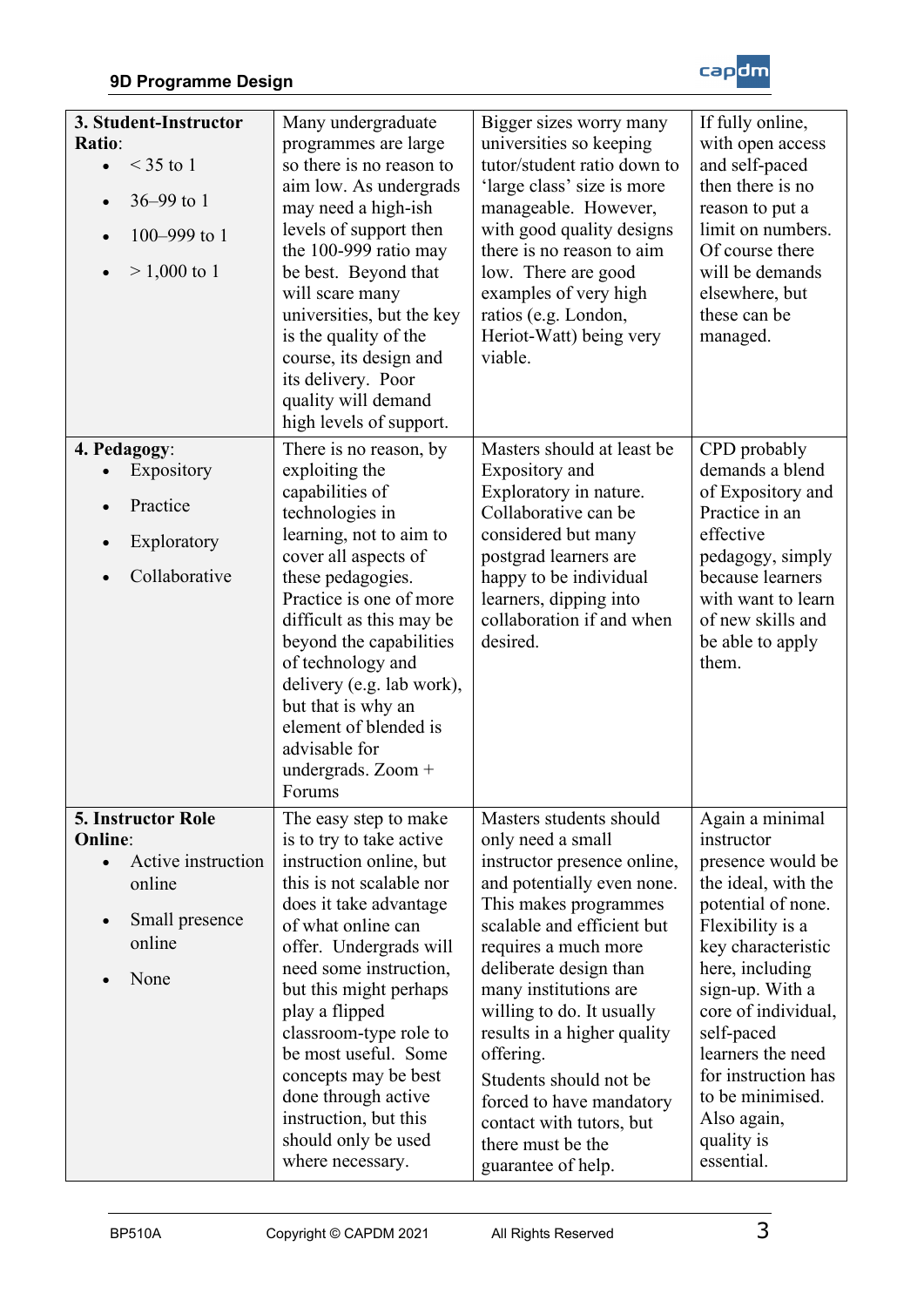#### **9D Programme Design**



| <b>6. Student Role Online:</b><br>Listen or read<br>Complete<br>$\bullet$<br>problems or<br>answer questions<br>Explore<br>$\bullet$<br>simulation and<br>resources<br>Collaborate with<br>peers | The undergrad learning<br>experience should be as<br>rich as possible,<br>therefore all of these<br>elements are key to<br>develop the individual.<br>Many online<br>programmes downplay<br>the need to be able to<br>read (e.g. via<br>textbooks), as this is a<br>lifetime requirement,<br>but emphasis should<br>also be on critical<br>thinking and<br>collaboration.     | Collaboration with peers is<br>always something that an<br>institution likes to boast<br>about, but many masters<br>students like to learn on<br>their own. Many masters<br>programmes are content<br>heavy so the ability to<br>read, understand and<br>complete problems is<br>important.                                  | Completing<br>problems and<br>answering<br>questions has to<br>be at the heart of<br>CPD, particularly<br>where there are<br>compliance issues<br>at stake. Many<br>CPD programmes<br>are box-ticking<br>exercises, but<br>students should<br>leave evidence of<br>understanding and<br>application, e.g.<br>via a personal<br>portfolio,<br>particularly if<br>there is a<br>compliance need. |
|--------------------------------------------------------------------------------------------------------------------------------------------------------------------------------------------------|-------------------------------------------------------------------------------------------------------------------------------------------------------------------------------------------------------------------------------------------------------------------------------------------------------------------------------------------------------------------------------|------------------------------------------------------------------------------------------------------------------------------------------------------------------------------------------------------------------------------------------------------------------------------------------------------------------------------|------------------------------------------------------------------------------------------------------------------------------------------------------------------------------------------------------------------------------------------------------------------------------------------------------------------------------------------------------------------------------------------------|
| 7. Online<br><b>Communications:</b><br>Asynchronous<br>only<br>Synchronous only<br>Some blend of<br>both                                                                                         | Purely synchronous<br>takes no advantage of<br>being online, but<br>undergrads will want,<br>and benefit from, some<br>synchronous contact.<br>However much of their<br>learning can take place<br>asynchronously, as it<br>does on-campus (e.g.<br>students who miss<br>lectures, have part-time<br>jobs, etc.)                                                              | While a blend of<br>synchronous/asynchronous<br>is useful, and probably<br>desirable, the synchronous<br>aspect should be kept to a<br>minimum and to aspects<br>where it adds an obvious<br>educational value. In the<br>case of masters aimed at a<br>working population (e.g.<br>medical, MBA) this will<br>be essential. | Again, if CPD<br>learning is to be<br>flexible, then<br>communications<br>will be<br>predominantly<br>asynchronous.                                                                                                                                                                                                                                                                            |
| 8. Source of feedback:<br>Automated<br>Teacher<br>Peers                                                                                                                                          | The value of peer<br>feedback should not be<br>underestimated and, in<br>fact, it should be<br>$encouraged - not just$<br>because of the value of<br>the feedback but also as<br>it enhances other<br>aspects of the learning,<br>such as collaboration<br>and communication.<br>Many students will<br>solicit feedback and<br>views from peers before<br>contacting a tutor, | Masters courses should<br>tend towards automated<br>feedback as much as<br>possible, backed up by<br>peers with a cohort.<br>Of course, there are many<br>types of learner: some will<br>want teacher feedback,<br>others will prefer to<br>consult peers and accept<br>automated feedback.                                  | CPD should focus<br>as much as<br>possible on<br>automated<br>feedback and,<br>potentially, peer<br>feedback.                                                                                                                                                                                                                                                                                  |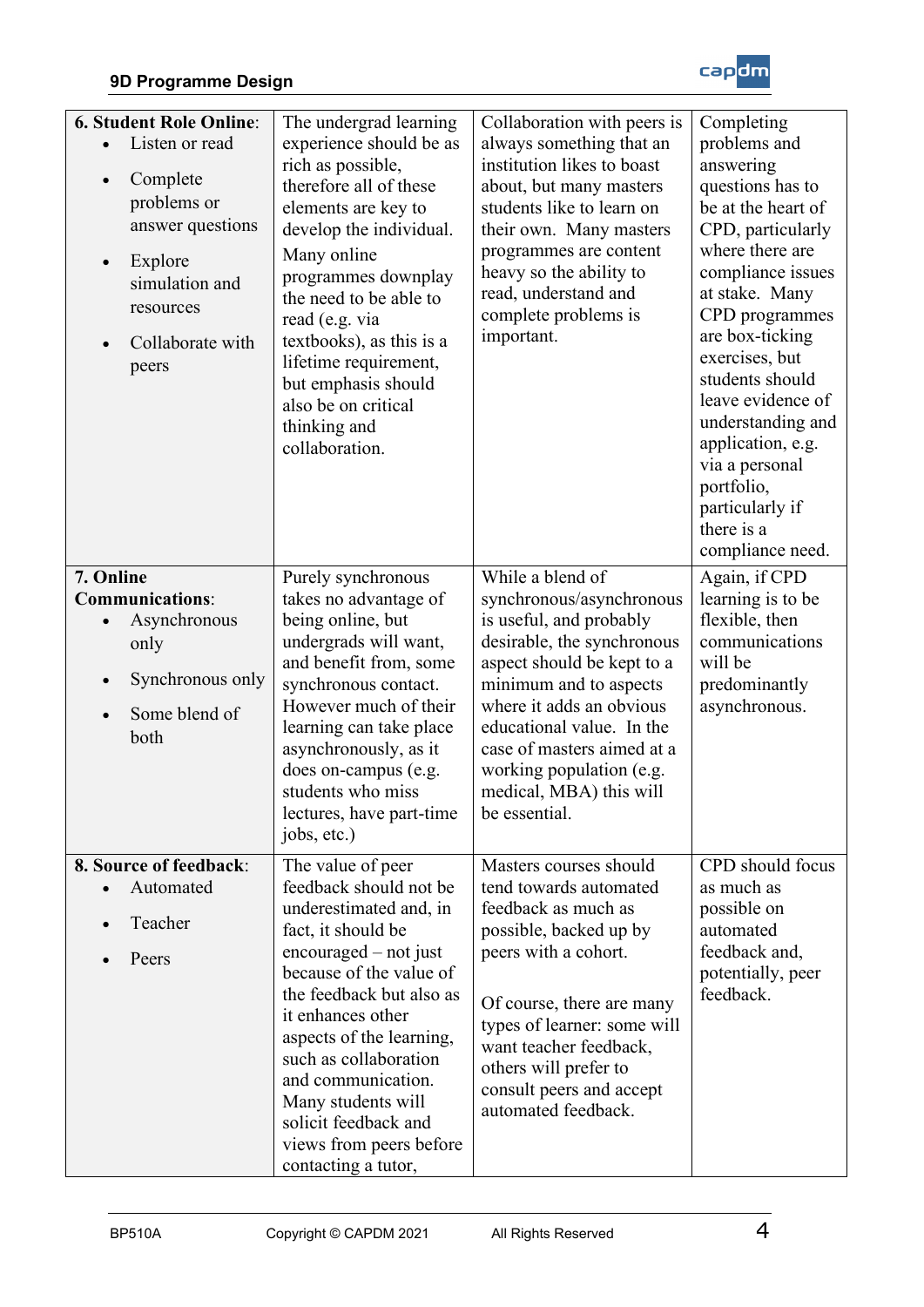

|                                                                                                                                                                                                                                                                                                                                                            | however for undergrads<br>all forms should be<br>considered. Automated<br>feedback requires a<br>careful and considered<br>course and content<br>design, coupled with a<br>highly functional<br>delivery able to make<br>use of this information<br>and its meta-data.                                                                                                                                                                                                                                                                                    |                                                                                                                                                                                                                                                                                                                                                                                                                                                            |                                                                                                                                                                                                                                                        |
|------------------------------------------------------------------------------------------------------------------------------------------------------------------------------------------------------------------------------------------------------------------------------------------------------------------------------------------------------------|-----------------------------------------------------------------------------------------------------------------------------------------------------------------------------------------------------------------------------------------------------------------------------------------------------------------------------------------------------------------------------------------------------------------------------------------------------------------------------------------------------------------------------------------------------------|------------------------------------------------------------------------------------------------------------------------------------------------------------------------------------------------------------------------------------------------------------------------------------------------------------------------------------------------------------------------------------------------------------------------------------------------------------|--------------------------------------------------------------------------------------------------------------------------------------------------------------------------------------------------------------------------------------------------------|
| 9. Role of Online<br><b>Assessments:</b><br>Determine if<br>$\bullet$<br>student is ready<br>for new content<br>Tell system how<br>$\bullet$<br>to support the<br>student (adaptive<br>instruction)<br>Provide student<br>$\bullet$<br>or teacher with<br>information about<br>learning state<br>Input to grade<br>Identify students<br>at risk of failure | Online delivery and<br>learning technologies<br>open up new<br>opportunities for<br>assessment but, while<br>all of these roles are<br>desirable, that<br>opportunity is lost if the<br>online pedagogy, the<br>content and its delivery<br>are all dumb. To<br>achieve the roles<br>achievable in the<br>classroom (i.e. all but<br>Input to Grade) requires<br>a rich pedagogy,<br>content that can<br>measure achievement,<br>and delivery<br>functionality that<br>generates meaningful<br>learning analytics.<br>Undergrads require all<br>of these. | Masters students should<br>expect exactly the same<br>benefits as those of<br>undergrads.<br>This dimension impacts<br>heavily on the initial<br>online course design and<br>construction. Using a<br>learning environment as a<br>simple file store for poor<br>Powerpoints, word files<br>and PDFs takes little<br>advantage of learning<br>technologies. Adopting an<br>impoverished learning<br>environment that restricts<br>pedagogy is equally bad. | CPD imposes<br>fewer demands,<br>but evidence of<br>the learning state<br>$is - or should be -$<br>important, e.g. as<br>evidenced through<br>a personal<br>portfolio. Merely<br>ticking over pages<br>or downloading<br>dumb PDFs is to<br>be avoided |

There is no such thing as a standard course – or a standard learner – so there are many potential scenarios to consider. Here are some, with examples of possible design considerations for each. There is no prescription, so feel free to re-interpret and augment.

• **Boutique versus mass market**. Most distance learners (e.g. the Open University, London University and some universities such as Heriot-Watt) operate at scale as they design, build and deliver from the right-hand end of the learning spectrum. Most others are cautious of and/or frightened by scale so take the tentative step along from the left into blended learning. Mass market absolutely does not equate to poor quality – quite the converse, as any lack of quality is disastrous at scale. By contrast, trying to repeat the on-campus experience through blended learning often skips the design and deliberation that goes with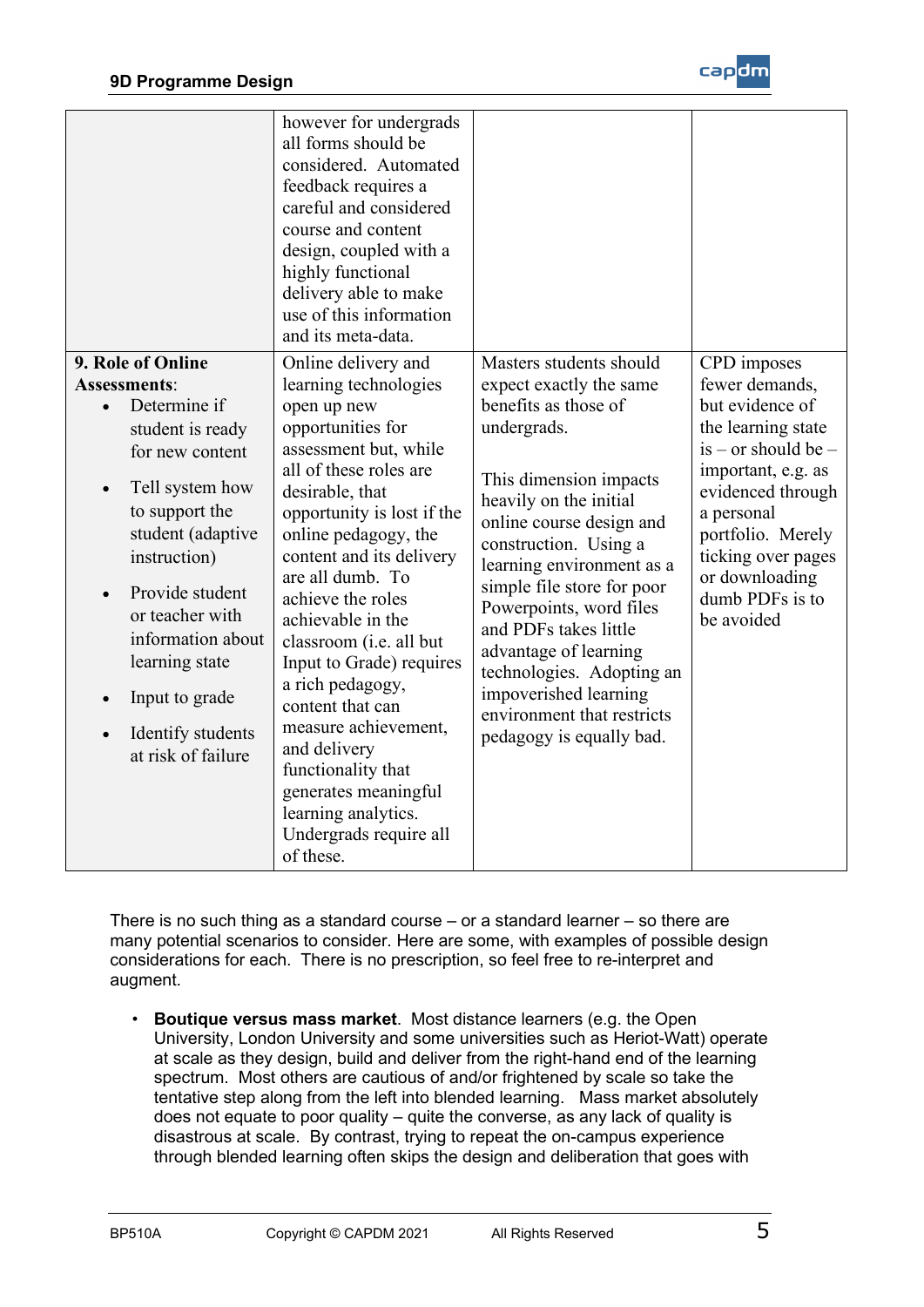

distance learning, and hence does result in poor quality. Whatever the choice, boutique or mass, design is important.

- **Open access/self-paced**. If flexibility is key then students should be the drivers of their schedules and be able to start at any time. This has implications for support. But this can be partly addressed by quality and by building a community. Self-paced courses probably obviate the need for mandatory tutor contact, but this has to be supplemented by the guarantee of support if and when needed.
- **A rich online pedagogy**. There is no reason for an online pedagogy to be a poor relation of its on-campus equivalent. In fact, with careful and deliberate design, it can be better in many aspects. An online pedagogy can be, and should be, rich and rewarding, as should its delivery. Many environments are in their infancy while online learning has been gently maturing through highly effective deliveries. London University has 160+ years of distance delivery experience. The Open University, very much its junior, has 50 years. These institutions have learned a lot in that time and that experience is available to others.
- **Support needs vary**. Student audiences will be a mixture of individual learners (e.g. for reasons of location, work, or simply preference) and cohorts. There will be a corresponding variety of support and communications needs. Again, it is dangerous to think that there is only one model.

# **An example use of the 9D approach**

As a concrete example, let's consider possibilities for an online MBA programme. This is typically one of the first programmes that a university will look to develop online, because it potentially results in a positive income stream from a wide market.

The following example is for a mass market MBA, not a 'boutique' offering, and it will assume that the online courses will support not only distance learners but also blended and on-campus learners too. Distance learners therefore a high-quality learning experience and level of support, and staff use a single platform to support all forms of learning.

| <b>Design Option</b>                                  |
|-------------------------------------------------------|
| <b>Modality:</b>                                      |
| Fully online (DISTANCE)                               |
| Blended - over 50% online (BLENDED)<br>$\bullet$      |
| Web-enabled F2F (On-CAMPUS)<br>$\bullet$              |
| Pacing:                                               |
| Self-paced (open entry, open exit)                    |
| Class-paced (ON-CAMPUS)                               |
| Class-paced with some self-paced (ON-CAMPUS, BLENDED) |
| <b>Student-Instructor Ratio:</b>                      |
| 36-99 to 1 (ON-CAMPUS)<br>$\bullet$                   |
| 100-999 to 1 (BLENDED, DISTANCE)                      |
| Pedagogy:                                             |
| Expository (ALL)                                      |
| Practice (ALL)<br>$\bullet$                           |
| Exploratory (ALL)<br>$\bullet$                        |
| Collaborative (ALL)                                   |
| <b>Instructor Role Online:</b>                        |
| Active instruction online (ON-CAMPUS, BLENDED)        |
|                                                       |